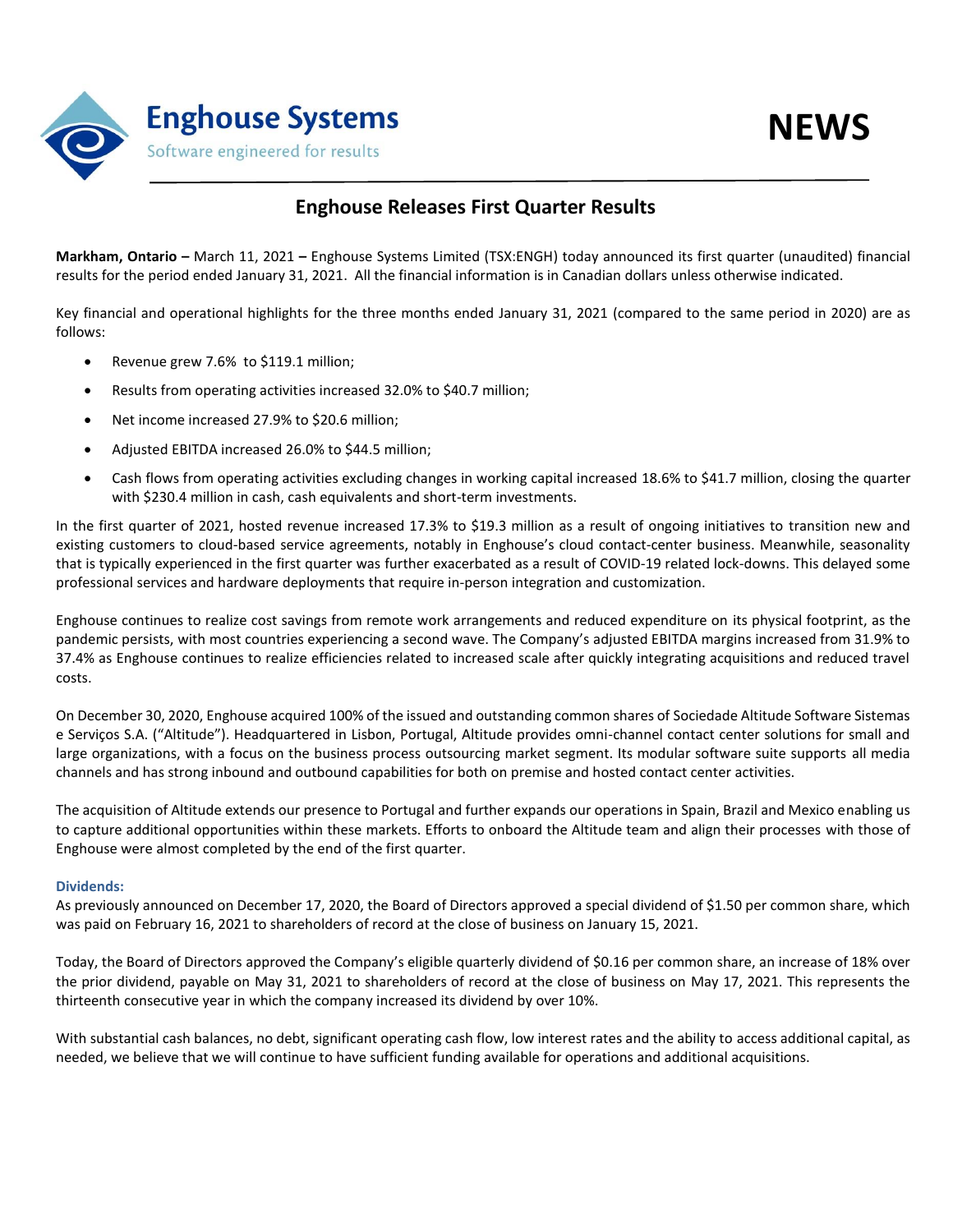# **Enghouse Systems Limited Financial Highlights**

# *(in thousands of Canadian dollars)*

|                                                              | <b>Three months</b> |              |     |          |              |         |  |
|--------------------------------------------------------------|---------------------|--------------|-----|----------|--------------|---------|--|
| For the period ended January 31                              |                     | 2021         |     | 2020     | Var $(5)$    | Var (%) |  |
| <b>Revenue</b>                                               | \$                  | 119,100      | \$  | 110,656  | 8,444        | 7.6     |  |
|                                                              |                     |              |     |          |              |         |  |
| Direct costs                                                 |                     | 31,508       |     | 32,477   | (969)        | (3.0)   |  |
| <b>Revenue, net of direct costs</b>                          | \$                  | 87,592       | \$  | 78,179   | 9,413        | 12.0    |  |
| As a % of revenue                                            |                     | 73.5%        |     | 70.7%    |              |         |  |
|                                                              |                     |              |     |          |              |         |  |
| Operating expenses                                           |                     | 46,510       |     | 45,760   | 750          | 1.6     |  |
| Special charges                                              |                     | 383          |     | 1,576    | (1, 193)     | (75.7)  |  |
| <b>Results from operating activities</b>                     | \$                  | 40,699       | \$  | 30,843   | 9,856        | 32.0    |  |
| As a % of revenue                                            |                     | 34.2%        |     | 27.9%    |              |         |  |
|                                                              |                     |              |     |          |              |         |  |
| Amortization of acquired software and customer relationships |                     | (10, 774)    |     | (10,080) | (694)        | (6.9)   |  |
| Foreign exchange gains (losses)                              |                     | (3, 110)     |     | 347      | (3, 457)     | (996.3) |  |
| Interest expense - lease obligations                         |                     | (329)        |     | (262)    | (67)         |         |  |
| Finance income                                               |                     | 80           |     | 351      | (271)        | (77.2)  |  |
| Finance expenses                                             |                     | (81)         |     | (18)     | (63)         | (350.0) |  |
| Other income                                                 |                     | (324)        |     | (414)    | 90           | 21.7    |  |
| Income before income taxes                                   | \$                  | 26,161       | \$  | 20,767   | 5,394        | 26.0    |  |
| Provision for income taxes                                   |                     | 5,519        |     | 4,631    | 888          | 19.2    |  |
| Net Income for the period                                    | \$                  | 20,642       | \$  | 16,136   | 4,506        | 27.9    |  |
|                                                              |                     |              |     |          |              |         |  |
| Basic earnings per share                                     |                     | 0.37         |     | 0.29     | 0.08         | 27.6    |  |
| Diluted earnings per share                                   |                     | 0.37         |     | 0.29     | 0.08         | 27.6    |  |
|                                                              |                     |              |     |          |              |         |  |
| Operating cash flows                                         |                     | 20,545       |     | 19,933   | 612          | 3.1     |  |
| Operating cash flows excluding changes in working capital    |                     | 41,715       |     | 35,183   | 6,532        | 18.6    |  |
|                                                              |                     |              |     |          |              |         |  |
| <b>Adjusted EBITDA</b>                                       |                     |              |     |          |              |         |  |
| Results from operating activities                            |                     | 40,699       |     | 30,843   | 9,856        | 32.0    |  |
|                                                              |                     |              |     |          |              |         |  |
| Depreciation                                                 |                     | 735          |     | 887      | (152)<br>680 | (17.1)  |  |
| Depreciation of right-of-use assets                          |                     | 2,703<br>383 |     | 2,023    |              | 33.6    |  |
| Special charges                                              |                     |              |     | 1,576    | (1, 193)     | (75.7)  |  |
| <b>Adjusted EBITDA</b>                                       | \$                  | 44,520       | \$. | 35,329   | 9,191        | 26.0    |  |
| Adjusted EBITDA margin                                       |                     | 37.4%        |     | 31.9%    |              |         |  |
|                                                              |                     |              |     |          |              |         |  |
| <b>Adjusted EBITDA per diluted share</b>                     | \$                  | 0.80         | \$  | 0.64     | 0.16         | 25.0    |  |
|                                                              |                     |              |     |          |              |         |  |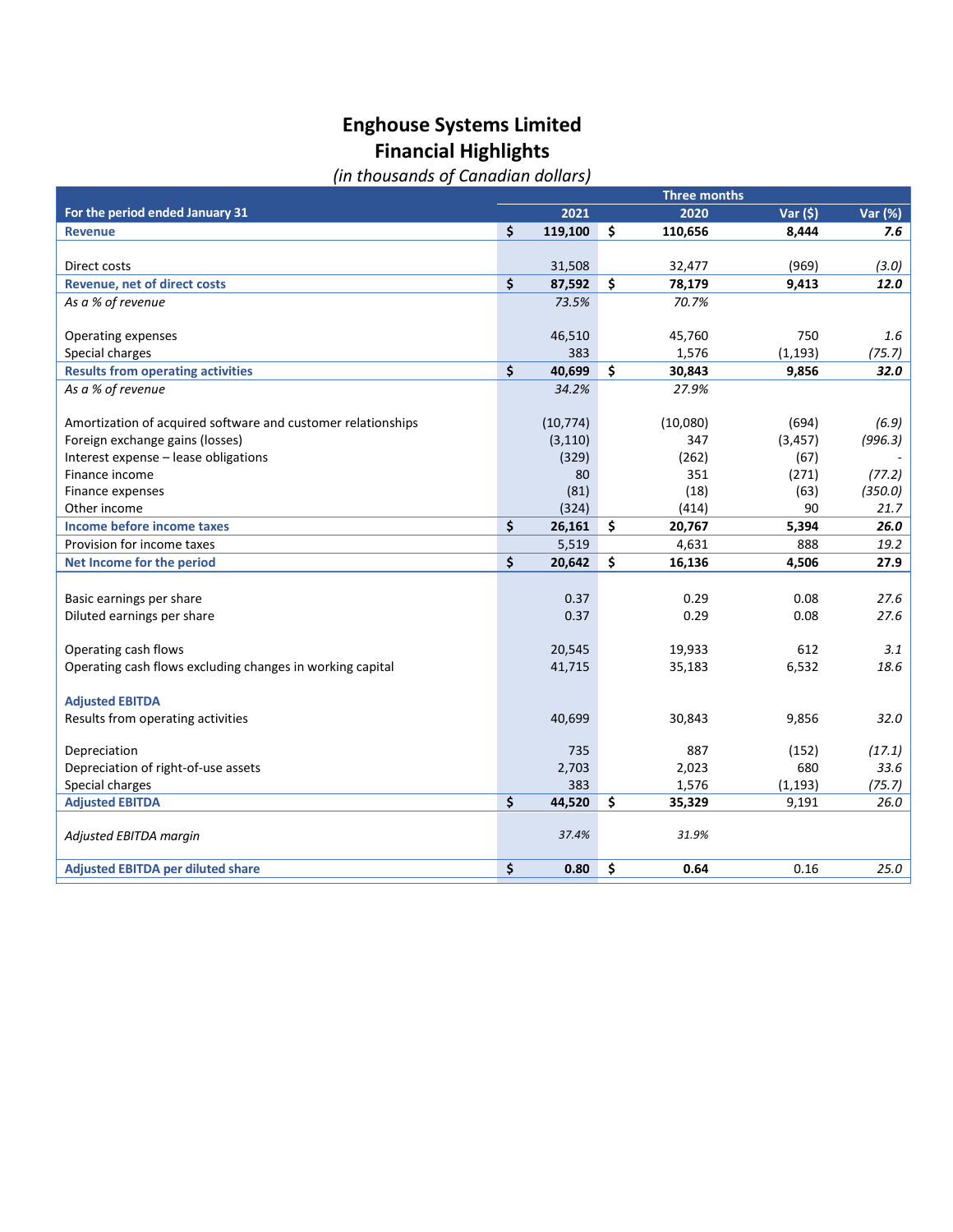| <b>Condensed Consolidated Interim Statements of Financial Position</b> |                   |                   |
|------------------------------------------------------------------------|-------------------|-------------------|
| (in thousands of Canadian dollars)                                     | As at January 31, | As at October 31, |
| (unaudited)                                                            | 2021              | 2020              |
| <b>ASSETS</b>                                                          |                   |                   |
| <b>Current assets:</b>                                                 |                   |                   |
| Cash and cash equivalents                                              | \$<br>225,977     | \$<br>244,792     |
| Short-term investments                                                 | 4,394             | 6,999             |
| Accounts receivable                                                    | 115,830           | 90,789            |
| Prepaid expenses and other assets                                      | 16,478            | 14,772            |
|                                                                        | 362,679           | 357,352           |
| <b>Non-current assets:</b>                                             |                   |                   |
| Property and equipment                                                 | 6,754             | 6,301             |
| Right-of-use assets                                                    | 37,983            | 42,832            |
| Intangible assets                                                      | 136,887           | 123,616           |
| Goodwill                                                               | 229,569           | 217,426           |
| Deferred income tax assets                                             | 19,221            | 16,119            |
|                                                                        | 430,414           | 406,294           |
|                                                                        | \$<br>793,093     | \$<br>763,646     |
|                                                                        |                   |                   |
| <b>LIABILITIES AND SHAREHOLDERS' EQUITY</b>                            |                   |                   |
| <b>Current liabilities:</b>                                            |                   |                   |
| Accounts payable and accrued liabilities                               | \$<br>83,633      | \$<br>80,339      |
| Income taxes payable                                                   | 10,328            | 13,245            |
| Dividends payable                                                      | 90,502            | 7,472             |
| Provisions                                                             | 8,745             | 5,697             |
| Deferred revenue                                                       | 108,051           | 89,927            |
| Lease obligations                                                      | 8,537             | 9,914             |
|                                                                        | 309,796           | 206,594           |
| <b>Non-current liabilities:</b>                                        |                   |                   |
| Income taxes payable                                                   | 3,043             | 3,829             |
| Deferred income tax liabilities                                        | 21,195            | 14,782            |
| Deferred revenue                                                       | 5,314             | 7,021             |
| Net employee defined benefit obligation                                | 2,859             | 2,855             |
| Lease obligations                                                      | 28,529            | 32,242            |
|                                                                        | 60,940            | 60,729            |
|                                                                        | 370,736           | 267,323           |
|                                                                        |                   |                   |
| <b>Shareholders' equity</b><br>Share capital                           | 99,594            | 99,405            |
| Contributed surplus                                                    | 7,156             | 6,583             |
| Retained earnings                                                      | 309,518           | 379,378           |
| Accumulated other comprehensive income                                 | 6,089             | 10,957            |
|                                                                        | 422,357           | 496,323           |
|                                                                        | \$<br>793,093     | \$<br>763,646     |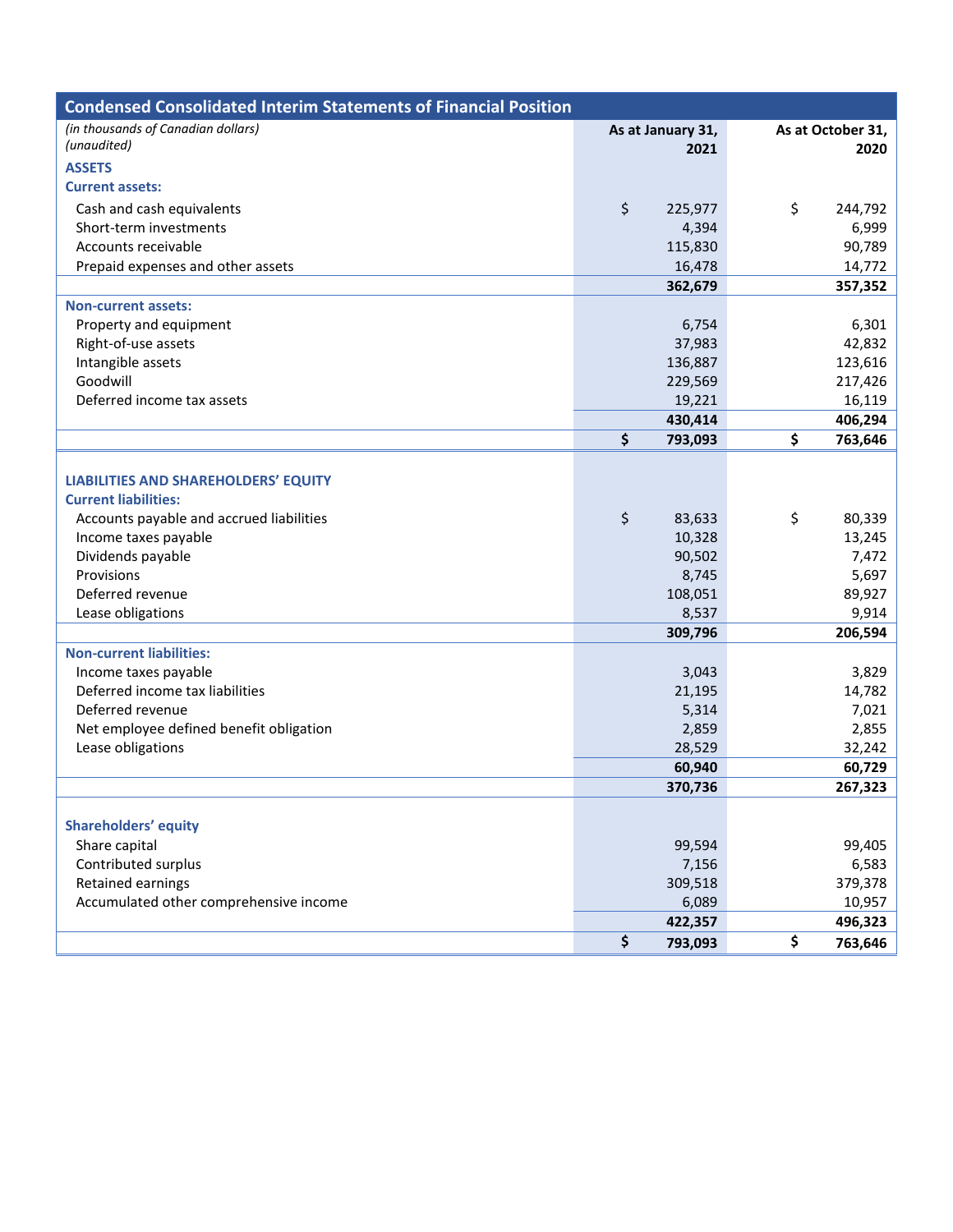|                                                                           | <b>Condensed Consolidated Interim Statements of Operations and Comprehensive Income</b> |  |  |  |  |  |  |  |
|---------------------------------------------------------------------------|-----------------------------------------------------------------------------------------|--|--|--|--|--|--|--|
| (in thousands of Canadian dollars except per share amounts)               |                                                                                         |  |  |  |  |  |  |  |
| (unaudited)<br>Three months                                               |                                                                                         |  |  |  |  |  |  |  |
| <b>Periods ended January 31</b><br>2021                                   | 2020                                                                                    |  |  |  |  |  |  |  |
|                                                                           |                                                                                         |  |  |  |  |  |  |  |
| <b>Revenue</b>                                                            |                                                                                         |  |  |  |  |  |  |  |
| Software licenses<br>\$28,300                                             | \$28,400                                                                                |  |  |  |  |  |  |  |
| Hosted and maintenance services<br>72,243                                 | 64,353                                                                                  |  |  |  |  |  |  |  |
| Professional services<br>15,829                                           | 15,183                                                                                  |  |  |  |  |  |  |  |
| Hardware<br>2,728                                                         | 2,720                                                                                   |  |  |  |  |  |  |  |
| 119,100                                                                   | 110,656                                                                                 |  |  |  |  |  |  |  |
| <b>Direct costs</b>                                                       |                                                                                         |  |  |  |  |  |  |  |
| Software licenses<br>1,201                                                | 2,450                                                                                   |  |  |  |  |  |  |  |
| <b>Services</b><br>28,472                                                 | 28,346                                                                                  |  |  |  |  |  |  |  |
| Hardware<br>1,835                                                         | 1,681                                                                                   |  |  |  |  |  |  |  |
| 31,508                                                                    | 32,477                                                                                  |  |  |  |  |  |  |  |
| <b>Revenue, net of direct costs</b><br>87,592                             | 78,179                                                                                  |  |  |  |  |  |  |  |
|                                                                           |                                                                                         |  |  |  |  |  |  |  |
| <b>Operating expenses</b>                                                 |                                                                                         |  |  |  |  |  |  |  |
| Selling, general and administrative<br>22,951                             | 24,682                                                                                  |  |  |  |  |  |  |  |
| Research and development<br>20,121                                        | 18,168                                                                                  |  |  |  |  |  |  |  |
| 735<br>Depreciation                                                       | 887                                                                                     |  |  |  |  |  |  |  |
| Depreciation of right-of-use assets<br>2,703                              | 2,023                                                                                   |  |  |  |  |  |  |  |
| Special charges<br>383                                                    | 1,576                                                                                   |  |  |  |  |  |  |  |
| 46,893                                                                    | 47,336                                                                                  |  |  |  |  |  |  |  |
|                                                                           |                                                                                         |  |  |  |  |  |  |  |
| <b>Results from operating activities</b><br>40,699                        | 30,843                                                                                  |  |  |  |  |  |  |  |
|                                                                           |                                                                                         |  |  |  |  |  |  |  |
| Amortization of acquired software and customer relationships<br>(10, 774) | (10,080)                                                                                |  |  |  |  |  |  |  |
| Foreign exchange (losses) gains<br>(3, 110)                               | 347                                                                                     |  |  |  |  |  |  |  |
| Interest expense - lease obligations<br>(329)                             |                                                                                         |  |  |  |  |  |  |  |
| Finance income<br>80                                                      | (262)<br>351                                                                            |  |  |  |  |  |  |  |
| Finance expenses<br>(81)                                                  |                                                                                         |  |  |  |  |  |  |  |
| Other expense                                                             | (18)                                                                                    |  |  |  |  |  |  |  |
| (324)<br>Income before income taxes                                       | (414)                                                                                   |  |  |  |  |  |  |  |
| 26,161                                                                    | 20,767                                                                                  |  |  |  |  |  |  |  |
|                                                                           |                                                                                         |  |  |  |  |  |  |  |
| <b>Provision for income taxes</b><br>5,519                                | 4,631                                                                                   |  |  |  |  |  |  |  |
|                                                                           |                                                                                         |  |  |  |  |  |  |  |
| Net income for the period<br>\$20,642                                     | \$16,136                                                                                |  |  |  |  |  |  |  |
|                                                                           |                                                                                         |  |  |  |  |  |  |  |
| Items that may be subsequently reclassified to income:                    |                                                                                         |  |  |  |  |  |  |  |
| Cumulative translation adjustment<br>(4,868)                              | 2,320                                                                                   |  |  |  |  |  |  |  |
|                                                                           |                                                                                         |  |  |  |  |  |  |  |
| <b>Other comprehensive (loss) income</b><br>(4,868)                       | 2,320                                                                                   |  |  |  |  |  |  |  |
|                                                                           |                                                                                         |  |  |  |  |  |  |  |
| <b>Comprehensive income</b><br>\$15,774                                   | \$18,456                                                                                |  |  |  |  |  |  |  |
| <b>Earnings per share</b>                                                 |                                                                                         |  |  |  |  |  |  |  |
|                                                                           | 0.29                                                                                    |  |  |  |  |  |  |  |
| <b>Basic</b><br>\$<br>\$<br>0.37                                          |                                                                                         |  |  |  |  |  |  |  |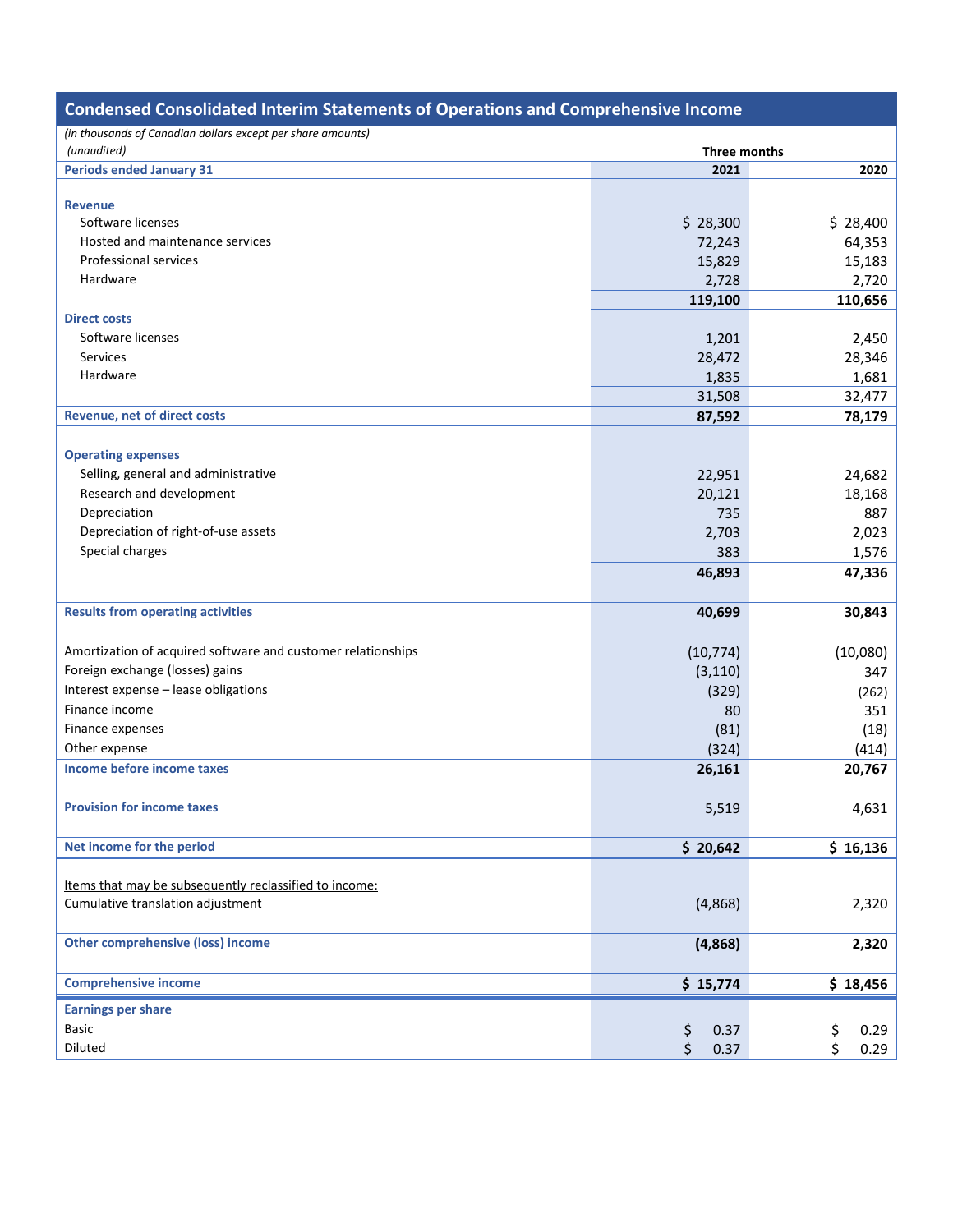| <b>Condensed Consolidated Interim Statements of Cash Flows</b> |              |              |  |
|----------------------------------------------------------------|--------------|--------------|--|
| (in thousands of Canadian dollars)                             |              |              |  |
| (unaudited)                                                    | Three months |              |  |
| <b>Periods ended January 31</b>                                | 2021         | 2020         |  |
|                                                                |              |              |  |
| <b>OPERATING ACTIVITIES</b>                                    |              |              |  |
| Net income                                                     | \$<br>20,642 | \$<br>16,136 |  |
| Adjustments for non-cash items                                 |              |              |  |
| Depreciation                                                   | 735          | 887          |  |
| Depreciation of right-of-use assets                            | 2,703        | 2,023        |  |
| Interest expense - lease obligations                           | 329          | 262          |  |
| Amortization of acquired software and customer relationships   | 10,774       | 10,080       |  |
| Stock-based compensation expense                               | 608          | 732          |  |
| Provision for income taxes                                     | 5,519        | 4,631        |  |
| Finance expenses and other (income) expenses                   | 405          | 432          |  |
|                                                                | 41,715       | 35,183       |  |
|                                                                |              |              |  |
| Changes in non-cash operating working capital                  | (11, 355)    | (10, 300)    |  |
| Income taxes paid                                              | (9, 815)     | (4,950)      |  |
| Net cash provided by operating activities                      | 20,545       | 19,933       |  |
|                                                                |              |              |  |
| <b>INVESTING ACTIVITIES</b>                                    |              |              |  |
| Purchase of property and equipment                             | (678)        | (439)        |  |
| Acquisitions, net of cash acquired*                            | (27, 829)    | (49, 445)    |  |
| Sale (purchase) of short-term investments                      | 2,546        | (7)          |  |
| Net cash used in investing activities                          | (25, 961)    | (49, 891)    |  |
|                                                                |              |              |  |
| <b>FINANCING ACTIVITIES</b>                                    |              |              |  |
| Issuance of share capital                                      | 154          | 4,784        |  |
| Repayment of loans                                             |              | (62)         |  |
| Repayment of lease obligations                                 | (2,830)      | (2,866)      |  |
| Dividends paid                                                 | (7, 472)     | (6,021)      |  |
| Net cash used in financing activities                          | (10, 148)    | (4, 165)     |  |
|                                                                |              |              |  |
| Impact of foreign exchange on cash and cash equivalents        | (3, 251)     | 810          |  |
| Decrease in cash and cash equivalents                          | (18, 815)    | (33, 313)    |  |
|                                                                |              |              |  |
| Cash and cash equivalents - beginning of period                | 244,792      | 144,764      |  |
| Cash and cash equivalents - end of period                      | \$225,977    | \$111,451    |  |

*\* Acquisitions are net of cash acquired of \$1,463 and \$6,906 for the three months ended January 31, 2021 and 2020, respectively.*